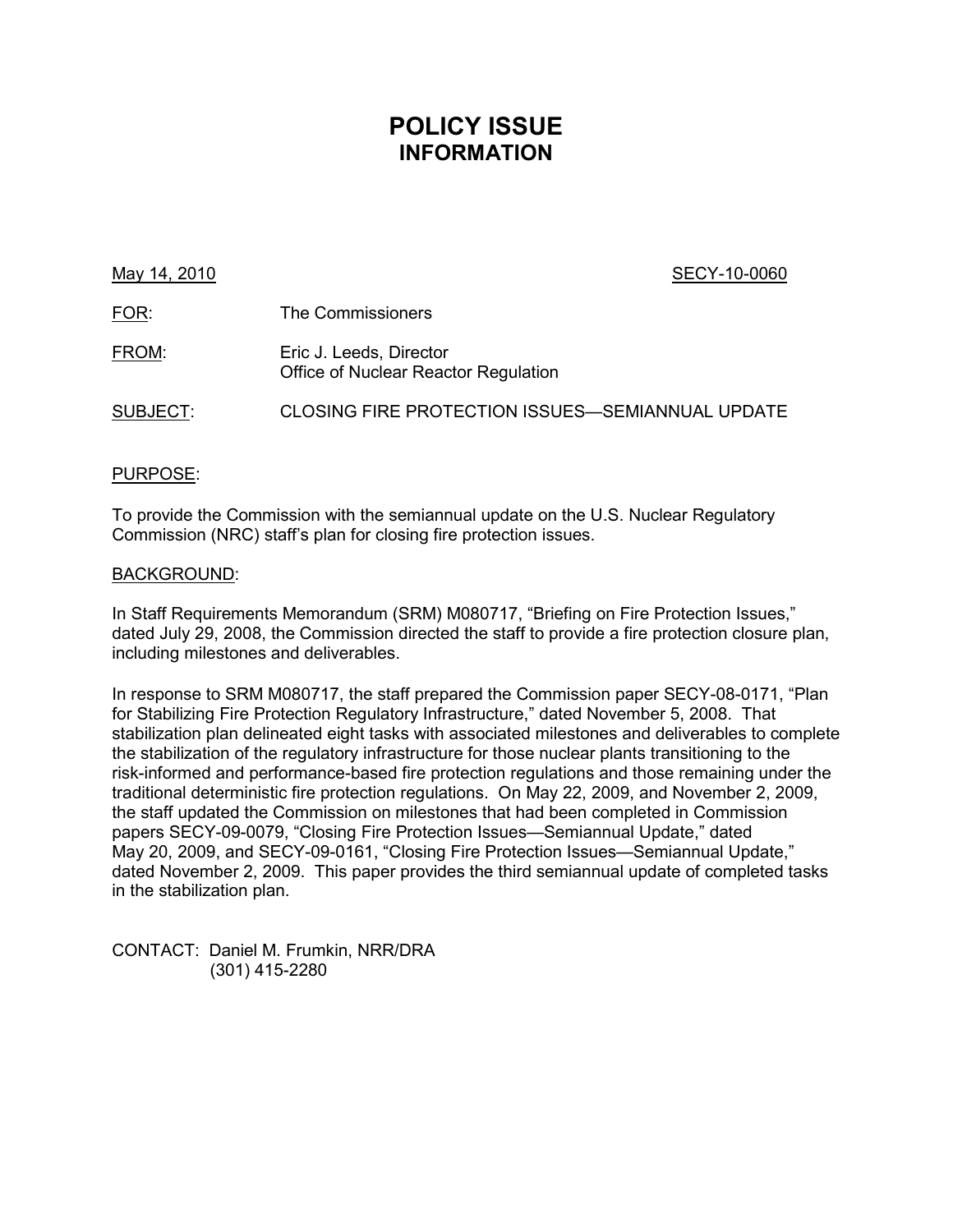The Commissioners  $-2$  -

### DISCUSSION:

The NRC staff has now closed four of the eight tasks in the stabilization plan and has made substantial progress on the remaining tasks since the last update, including the completion of two significant deliverables.

The four tasks that have been completed are Task 2 concerning electrical raceway fire barriers, Task 5 concerning regulatory effectiveness assessments, Task 7 concerning the development of an exemption database, and Task 8 concerning the evaluation of past fire protection issues.

The two significant deliverables that have been completed are (1) the issuance of Revision 2 to Regulatory Guide 1.205, "Risk-Informed, Performance-Based Fire Protection for Existing Light-Water Nuclear Power Plants," which incorporates lessons learned from pilot plant reviews, and (2) the completion of the fire protection exemption database. The completion of these activities constitutes two significant accomplishments since the staff provided the last update to the Commission in November 2009.

Below is a summary of the progress of the remaining tasks. The enclosure to this paper entitled, "Plan for Stabilizing Fire Protection Regulatory Infrastructure," Revision 3, reflects the current status as follows:

- Task 1: Transition to Risk-Informed and Performance-Based Fire Protection Requirements Title 10 of the *Code of Federal Regulations* (10 CFR) 50.48(c), "National Fire Protection Association Standard NFPA 805," (NFPA 805). The staff has completed 18 of the 20 milestones and deliverables and expects to close Task 1 in the fourth quarter of calendar year (CY) 2010. The decision regarding the license amendment for Shearon Harris is expected to occur in May 2010. Other noteworthy accomplishments that have occurred since the last update to the Commission include the following:
	- The issuance of a revision to Regulatory Guide 1.205 in December 2009.
	- The issuance of a new standard review plan to support Regulatory Guide 1.205.
	- The staff is continuing to work with industry to enhance implementing information, such as a license amendment template, to smooth the transition for plants that adopt NFPA 805.
- Task 3: Fire-Induced Circuit Failures. The staff has completed 18 of the 19 milestones and deliverables and expects to close Task 3 by the end of CY 2010. Since the last update to the Commission, the staff participated in an industry workshop on the resolution of this issue and noted that licensees should plan to complete their identification of multiple spurious actuation issues by May 2, 2010.
- Task 4: Operator Manual Actions. The staff has completed seven of the nine milestones and deliverables and expects to close Task 4 by late CY 2010.
- Task 6: Fire Protection Lessons Learned. The staff has completed one of the five milestones and deliverables and expects to close Task 6 by third quarter CY 2010.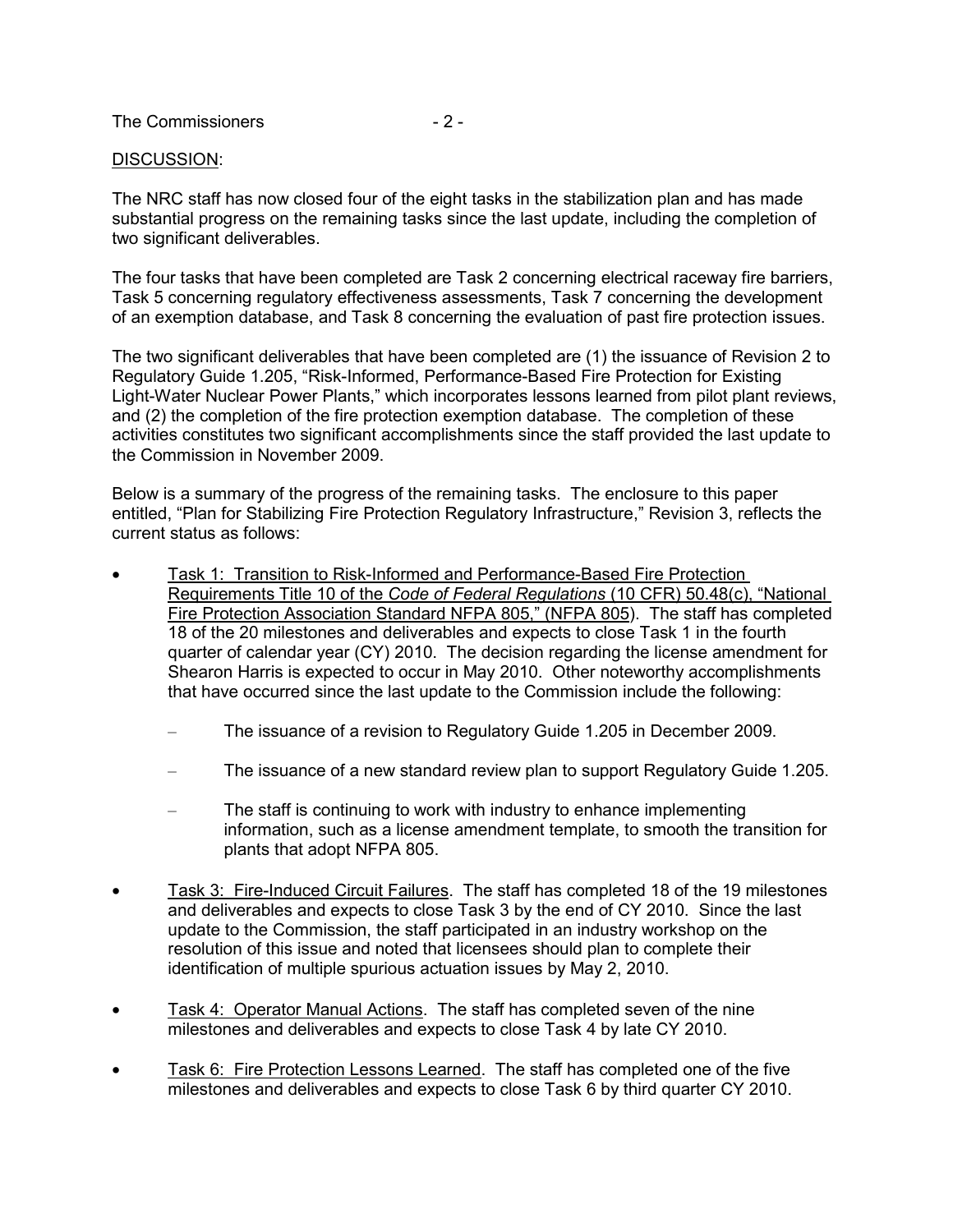The enclosure to this paper provides the revised stabilization plan with changes since the publication of the updated plan on November 2, 2009. The remaining tasks are all scheduled to be completed by the end of CY 2010. The NRC staff plans to issue the next and final Commission paper on this topic when all of the remaining tasks are completed.

### COORDINATION:

The Office of the General Counsel has reviewed this paper and has no legal objections.

 */RA/* 

Eric J. Leeds, Director Office of Nuclear Reactor Regulation

Enclosure: Plan for Stabilizing Fire Protection Regulatory Infrastructure, Revision 3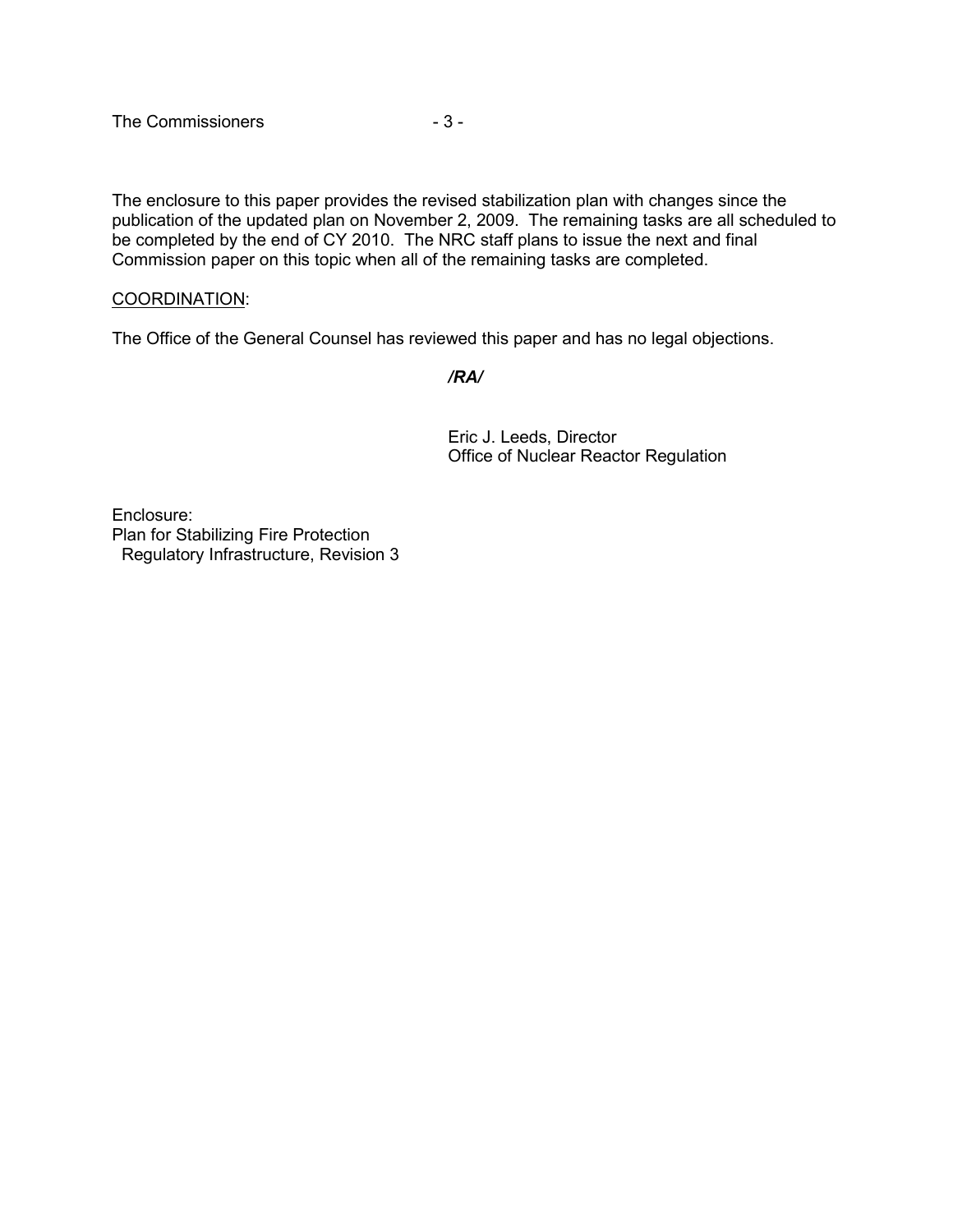The Commissioners  $-3-$ 

The enclosure to this paper provides the revised stabilization plan with changes since the publication of the updated plan on November 2, 2009. The remaining tasks are all scheduled to be completed by the end of CY 2010. The NRC staff plans to issue the next and final Commission paper on this topic when all of the remaining tasks are completed.

### COORDINATION:

The Office of the General Counsel has reviewed this paper and has no legal objections.

Eric J. Leeds, Director Office of Nuclear Reactor Regulation

Enclosure: Plan for Stabilizing Fire Protection Regulatory Infrastructure, Revision 3

#### WITS 200900239/EDATS: SECY-2009-0509 ADAMS Accession No.: ML101020095  $*$ via email

|                       | $1.1$ . The second condition of $1.1$ . The second condition of $1.0$ $\pm 0.00$ |               |                |                 |                  |
|-----------------------|----------------------------------------------------------------------------------|---------------|----------------|-----------------|------------------|
|                       | OFFICE NRR/DRA/AFPB                                                              | NRR/DRA/AFPB  | Tech Editor*   | <b>INRR/DRA</b> | <b>IRES/DRA*</b> |
|                       | NAME DFrumkin                                                                    | <b>AKlein</b> | <b>KKriebs</b> | MCunningham     | <b>CLui</b>      |
| <b>DATE</b>           | 104/19/10                                                                        | 104/20/10     | 04/16/10       | 104/21/10       | /10<br> 04/30    |
| Il OFFICE <b>I</b> OE |                                                                                  | OGC-NLO       | <b>NRR</b>     |                 |                  |
| <b>NAME</b>           | NHilton GGulla for                                                               | EWilliamson   | <b>ELeeds</b>  |                 |                  |
| <b>DATE</b>           | 04/<br>23<br>/10                                                                 | 04/26 /10     | 05/14/10       |                 |                  |

### **OFFICIAL RECORD COPY**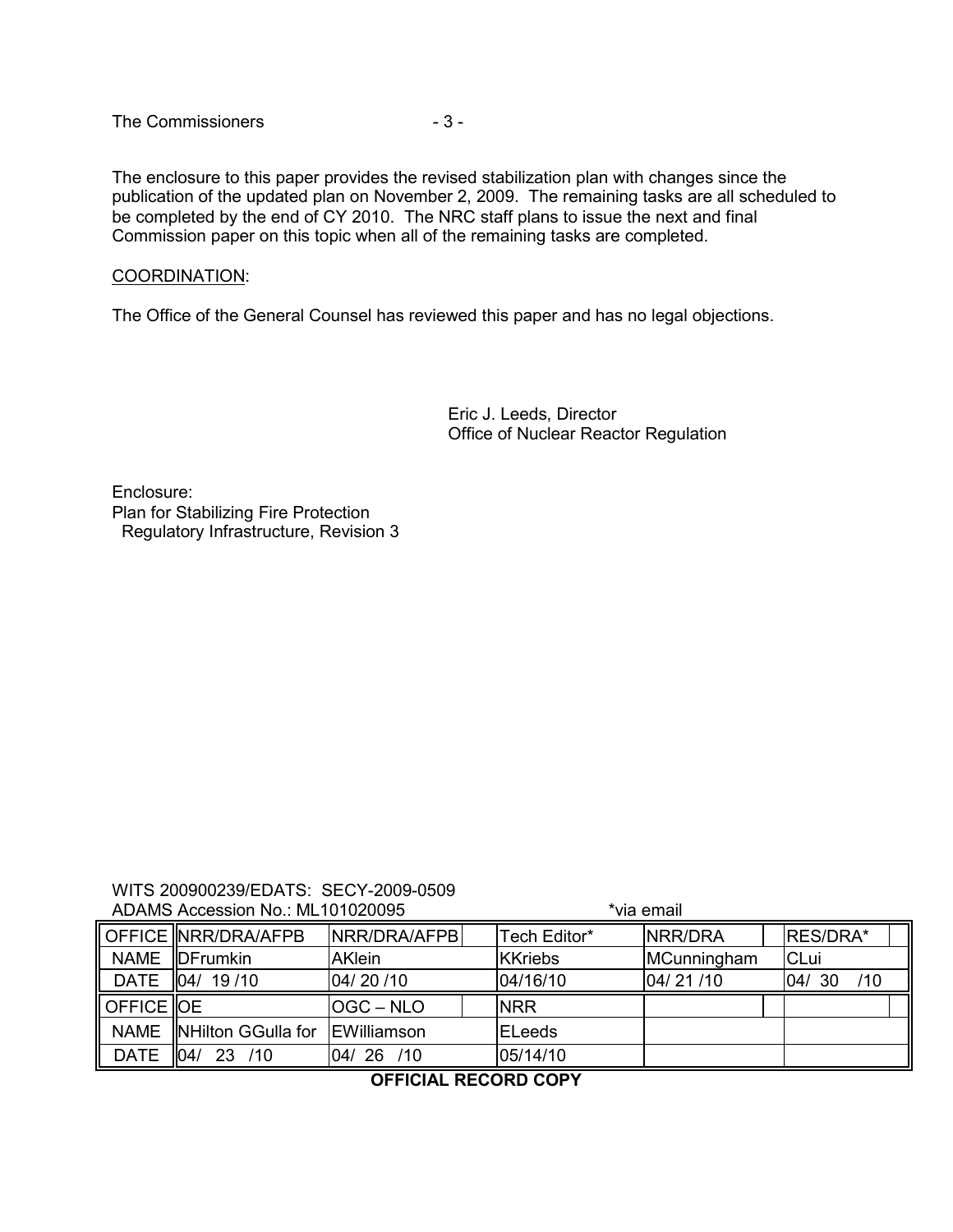# **Enclosure**

## PLAN FOR STABILIZING FIRE PROTECTION REGULATORY INFRASTRUCTURE

Revision 3

(Changes since November 2, 2009, the last update provided to the Commission are highlighted in *blue***.**)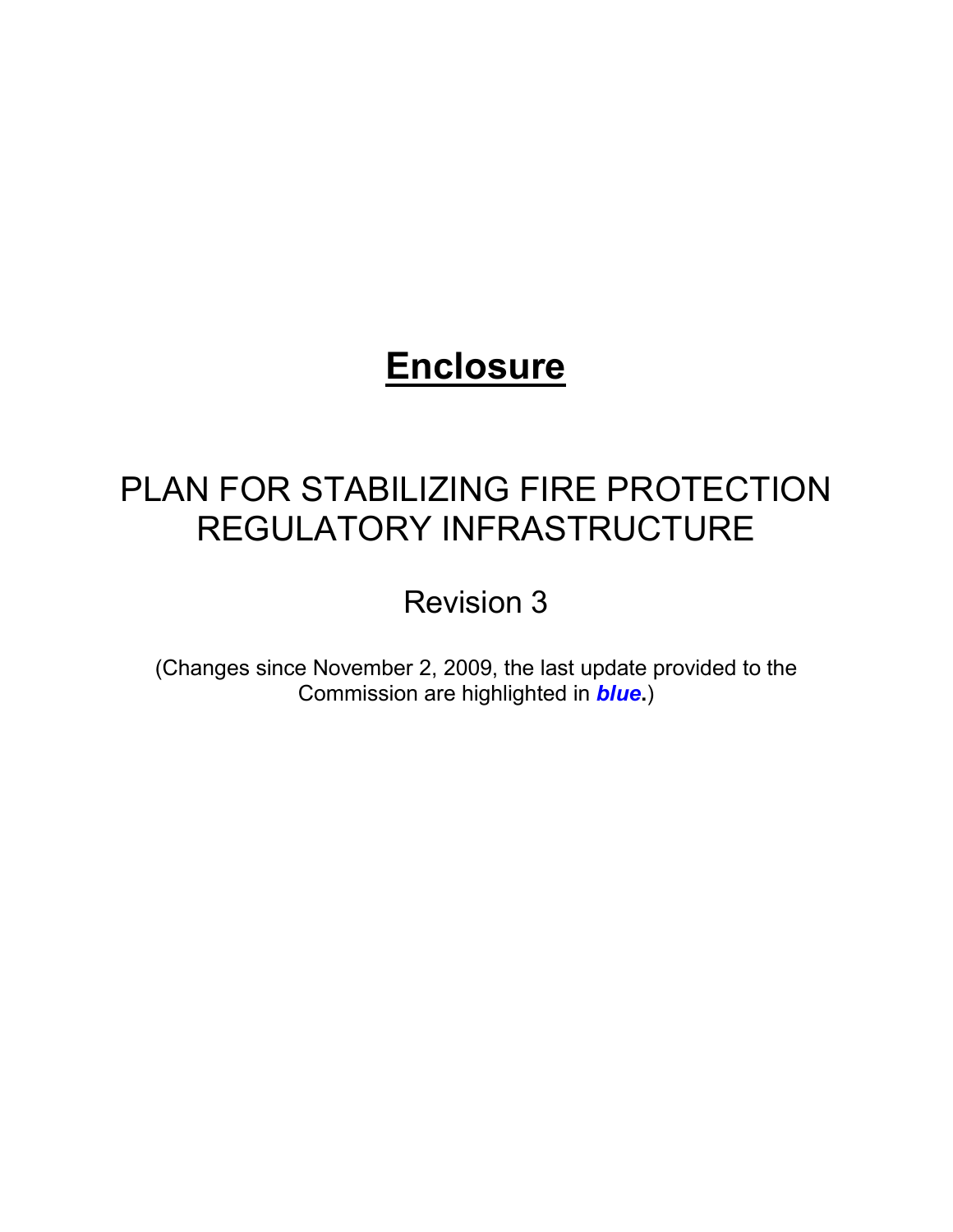### ACRONYMS

| 2Q              | second quarter                              |
|-----------------|---------------------------------------------|
| 3Q              | third quarter                               |
| 4Q              | fourth quarter                              |
| <b>CY</b>       | calendar year                               |
| <b>CFR</b>      | <b>Code of Federal Regulations</b>          |
| <b>EGM</b>      | enforcement guidance memorandum             |
| <b>EPRI</b>     | Electric Power Research Institute           |
| <b>ERFBS</b>    | electrical raceway fire barrier system      |
| <b>GAO</b>      | U.S. Government Accountability Office       |
| GL              | generic letter                              |
| IN              | information notice                          |
| <b>LAR</b>      | license amendment request                   |
| <b>NEI</b>      | <b>Nuclear Energy Institute</b>             |
| <b>NFPA</b>     | <b>National Fire Protection Association</b> |
| <b>NRC</b>      | U.S. Nuclear Regulatory Commission          |
| <b>NUREG</b>    | NRC technical report designation            |
| <b>NUREG/CR</b> | <b>NUREG</b> contractor report              |
| <b>OMA</b>      | operator manual action                      |
| RG              | regulatory guide                            |
| <b>RIS</b>      | regulatory issue summary                    |
| <b>PRA</b>      | probabilistic risk assessment               |
| <b>SER</b>      | safety evaluation report                    |
| <b>SRM</b>      | staff requirements memorandum               |
|                 |                                             |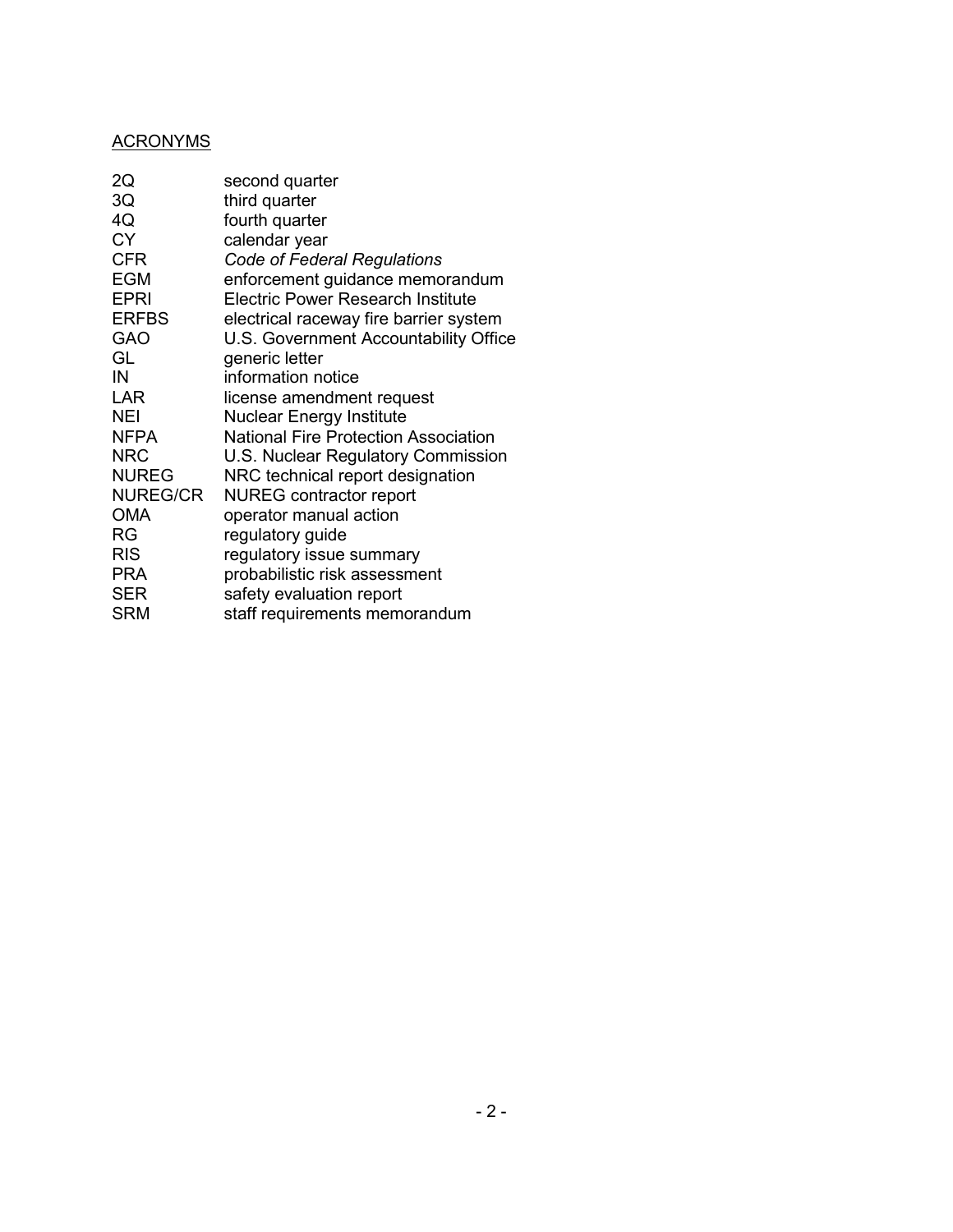- **Task 1 Stabilize the Regulatory Infrastructure Supporting the Transition to**  **Risk-Informed and Performance-Based Fire Protection Regulation— 10 CFR 50.48(c) and National Fire Protection Association Standard 805, "Performance-Based Standard for Fire Protection for Light-Water Reactor Electric Generating Plants, 2001 Edition" (NFPA 805)**
- **Objective** To develop and validate the regulatory processes that facilitate the predictable, efficient, and effective transition of operating nuclear power plants to the U.S. Nuclear Regulatory Commission (NRC) risk-informed and performance-based fire protection requirements.
- **Definition of** Closure is achieved when the regulatory infrastructure is in place and when **Closure** the NRC issues the safety evaluation reports (SERs) of the NFPA 805 pilot plants. The NRC considers the review and approval of subsequent license amendment requests (LARs) routine staff activities.
- **Status** The staff expects to complete this task in the fourth quarter (4Q) of calendar year (CY) 2010.
- **Background** The Commission approved the final rule incorporating the 2001 revision to the national consensus standard NFPA 805 into Title 10 of the *Code of Federal Regulations* (10 CFR) 50.48(c) by reference via a staff requirements memorandum (SRM) on May 11, 2004 (SRM-SECY-04-0233). The rule was published on June 16, 2004, and became effective on July 16, 2004. The Commission provided certain enforcement discretion as an incentive for licensees to adopt NFPA 805. Two licensees, Progress Energy and Duke Energy, volunteered the Shearon Harris Nuclear Generating Plant (Shearon Harris) and Oconee Nuclear Station (Oconee), respectively, to become pilot plants for the transition to NFPA 805.

The NRC issued regulatory guidance for licensees adopting NFPA 805 in Regulatory Guide (RG) 1.205, "Risk-Informed, Performance-Based Fire Protection for Existing Light-Water Nuclear Power Plants," in May 2006. The NRC revised this guidance using lessons learned from its license amendment reviews for the pilot plants and issued Revision 2 to this guidance, incorporating insights from the pilot plant reviews, in December 2009. Also, the staff endorsed the industry proposal to establish a frequently asked questions program to promptly clarify issues emerging at plants in transition to NFPA 805. The staff holds monthly public meetings with the industry to discuss emerging issues.

As of today, operators of 51 reactor units have sent letters of intent indicating their commitment to transition to NFPA 805, and licensees for 50 of those units have initiated their transition.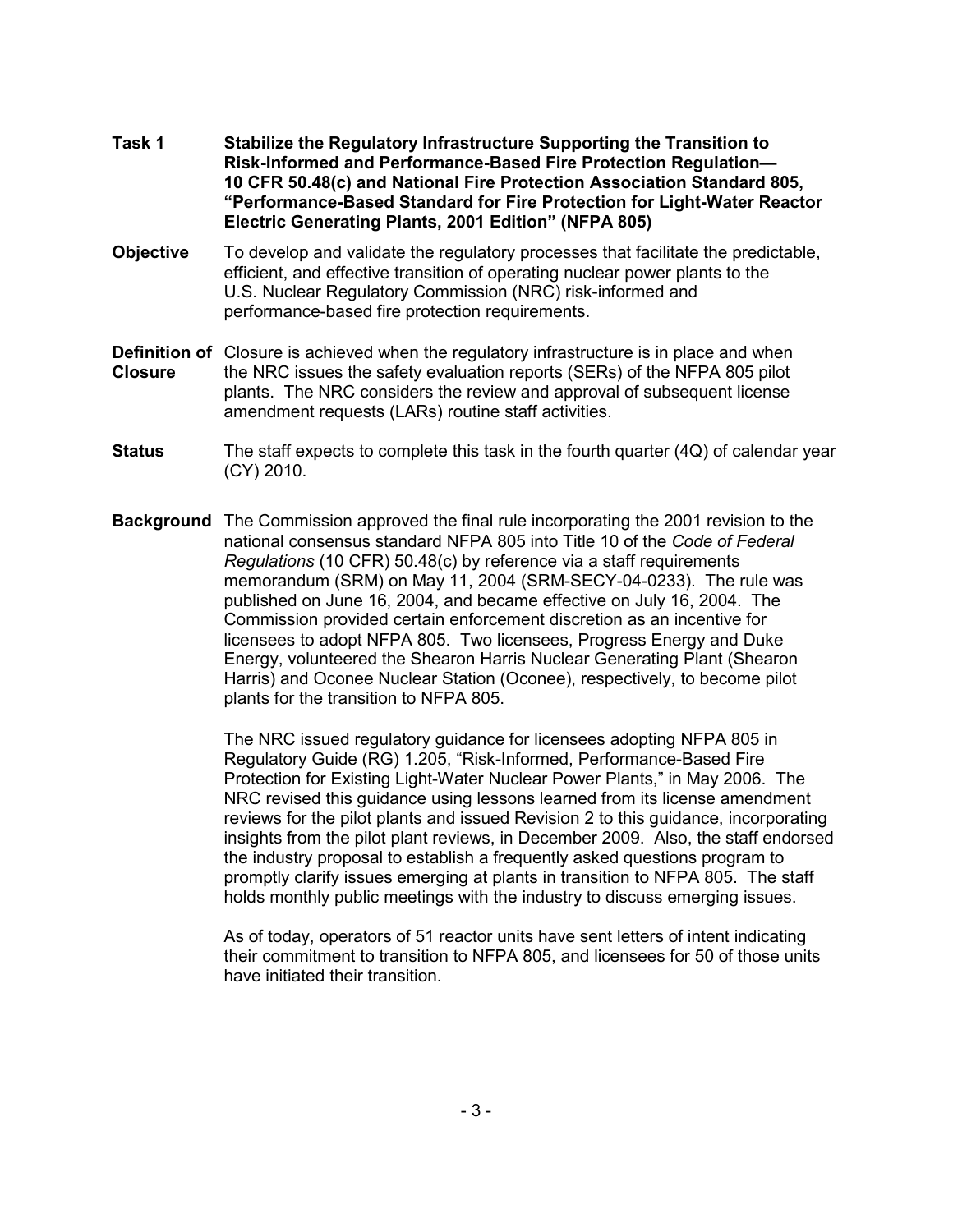| <b>STEPS TO CLOSURE</b>                                                                                                                                                                                                                                         | <b>DUE CY QUARTER</b>    |
|-----------------------------------------------------------------------------------------------------------------------------------------------------------------------------------------------------------------------------------------------------------------|--------------------------|
| <b>Establish Regulatory Foundation</b>                                                                                                                                                                                                                          |                          |
| NFPA 805 issued                                                                                                                                                                                                                                                 | Complete: January 2001   |
| The NRC promulgates 10 CFR 50.48(c)                                                                                                                                                                                                                             | Complete: June 2004      |
| <b>Structure for Enforcement</b>                                                                                                                                                                                                                                |                          |
| New enforcement policy for NFPA 805 under<br>10 CFR 50.48, "Fire Protection," provides a 2-year<br>enforcement discretion period                                                                                                                                | Complete: June 2004      |
| The staff revises the NFPA 805 enforcement policy<br>to address licensee budgetary cycles to the end of<br>2005 for existing noncompliances                                                                                                                     | Complete: January 2005   |
| The staff revises the NFPA 805 enforcement policy<br>to provide a 3-year enforcement discretion period                                                                                                                                                          | Complete: April 2006     |
| The Commission approves the revised<br>enforcement discretion policy, allowing discretion to<br>extend 6 months past the issuance of the second<br>pilot plant's SER                                                                                            | Complete: September 2008 |
| <b>Develop Implementation Guidance</b>                                                                                                                                                                                                                          |                          |
| The NRC and Electric Power Research Institute<br>(EPRI) jointly issue NUREG/CR-6850, "EPRI/NRC-<br>RES Fire PRA Methodology for Nuclear Power<br>Facilities"                                                                                                    | Complete: September 2005 |
| The Nuclear Energy Institute (NEI) issues industry<br>implementation guidance NEI 04-02, "Guidance for<br>Implementing a Risk-Informed, Performance-Based<br>Fire Protection Program under 10CFR50.48(c),"<br><b>Revision 1</b>                                 | Complete: September 2005 |
| The staff issues RG 1.205 as guidance for plants<br>adopting NFPA 805                                                                                                                                                                                           | Complete: May 2006       |
| The staff issues a draft of Section 9.5.1.2, "Risk-<br>Informed, Performance-Based Fire Protection<br>Program," of Chapter 9, "Auxiliary Systems," of<br>NUREG-0800, "Standard Review Plan for the<br>Review of Safety Analysis Reports," for public<br>comment | Complete: March 2009     |
| The staff completes the triennial procedure for pilot<br>testing                                                                                                                                                                                                | Complete: March 2009     |
| The staff issues draft RG 1.205 for public comment                                                                                                                                                                                                              | Complete: April 2009     |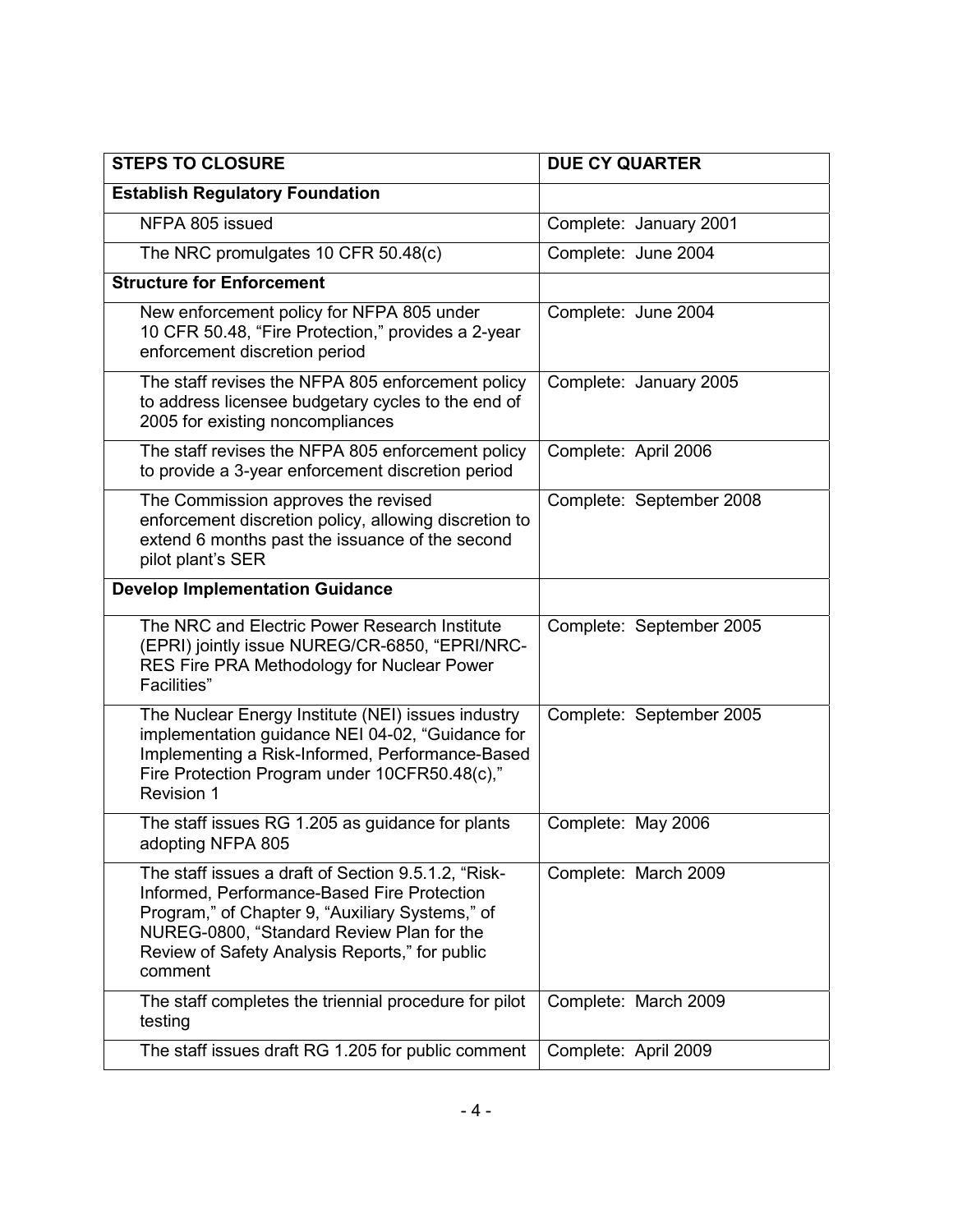| The staff clarifies NUREG/CR-6850 to include the<br>current issues identified through the frequently<br>asked questions program | <b>Complete: December 2009</b> |
|---------------------------------------------------------------------------------------------------------------------------------|--------------------------------|
| The staff issues a revised RG 1.205 and the<br>Standard Review Plan for NFPA 805                                                | <b>Complete: December 2009</b> |
| <b>Validate Implementation</b>                                                                                                  |                                |
| Duke Energy sends the first letter of intent<br>(Oconee)                                                                        | Complete: February 2005        |
| Progress Energy sends the second letter of intent<br>(Shearon Harris)                                                           | Complete: June 2005            |
| The NRC receives the pilot plant LAR for Shearon<br>Harris                                                                      | Complete: May 2008             |
| The NRC reviews the pilot plant SER for Oconee                                                                                  | Complete: June 2008            |
| <b>Final Closure</b>                                                                                                            |                                |
| The staff issues the pilot plant SER (Shearon<br>Harris)                                                                        | $2010\,2^{nd}$ Q               |
| The staff issues the pilot plant SER (Oconee)                                                                                   | 2010 3Q or 4Q                  |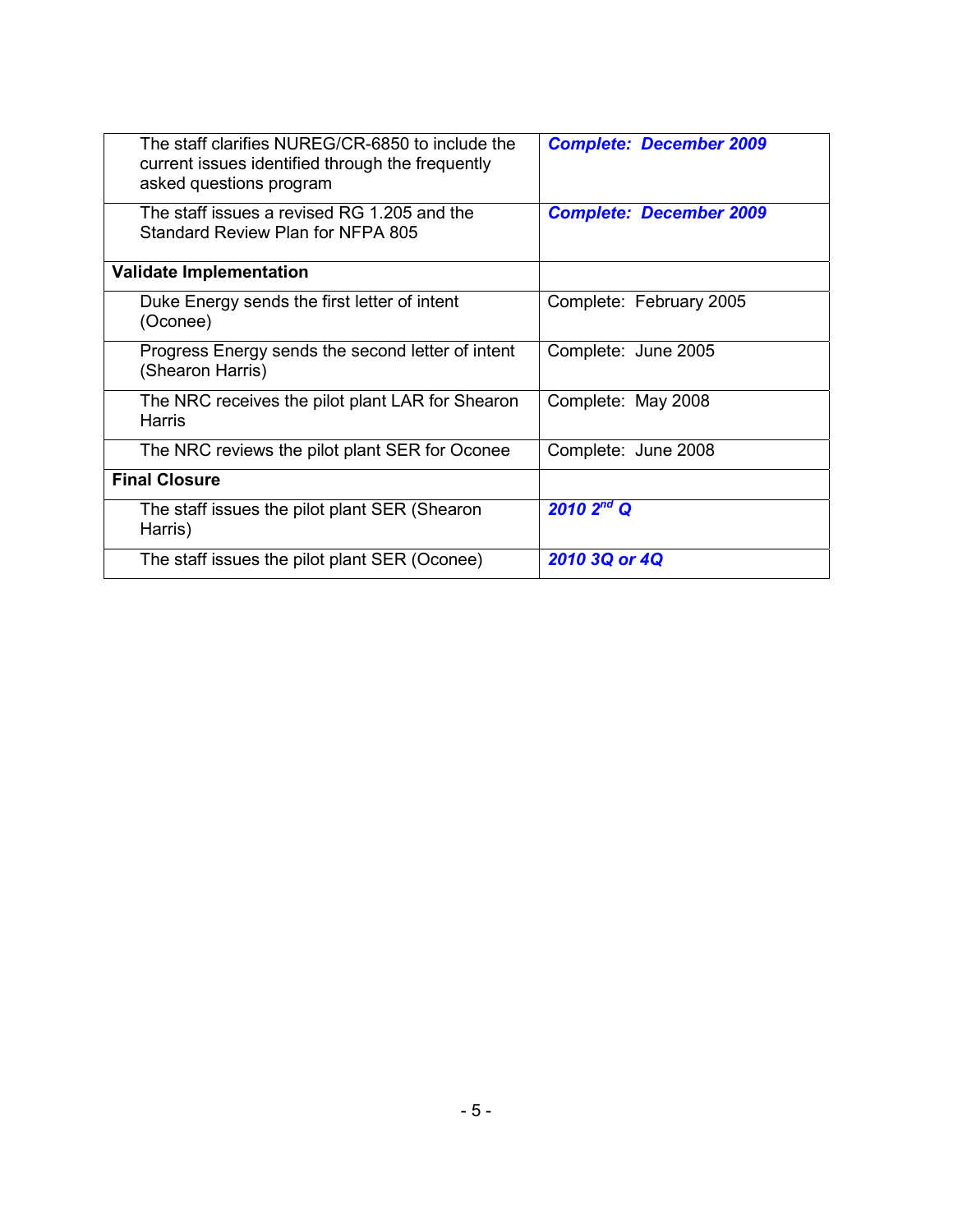- **Task 2 Close Out Hemyc and MT Electrical Raceway Fire Barrier System (ERFBS) Issues for Plants Transitioning to NFPA 805**
- **Objective** To evaluate and document the actions taken to address ERFBS questions, including the specific actions taken to address issues related to Hemyc.
- **Definition of** The safety issue has been closed. This task remains open until the **Closure** staff issues a report documenting the closeout of Hemyc and MT barrier issues.
- **Status** The staff completed this task in December 2008.
- **Background** To meet fire protection regulations, licensees often installed an ERFBS to achieve the required separation of redundant trains of cables and equipment located in the same room or fire area. The NRC found that two of these systems may be nonconforming and issued Generic Letter (GL) 2006-03, "Potentially Nonconforming Hemyc and MT Fire Barrier Configurations," dated April 10, 2006. GL 2006-03 asked licensees to describe how Hemyc, MT, and other fire barrier materials are capable of providing the appropriate fire resistance rating. By the end of CY 2007, the NRC had accepted all responses to GL 2006-03 and had approved all the licensing actions to address Hemyc issues of non-NFPA 805 plants.

On December 17, 2008, the NRC staff issued a memorandum describing the status of all plants that rely on Hemyc ERFBS. All plants have either resolved their Hemyc issues or are in transition to 10 CFR 50.48(c) and NFPA 805.

In May 2010, the NRC staff finalized a NUREG series document, NUREG-1924, "Electrical Raceway Fire Barrier Systems in U.S. Nuclear Power Plants," to document the history and to provide an overview of the use of electrical raceway fire barriers in use at U.S. nuclear power plants.

| <b>STEPS TO CLOSURE</b>                                                                                                                                                                                                                                                                              | <b>DUE CY QUARTER</b>  |
|------------------------------------------------------------------------------------------------------------------------------------------------------------------------------------------------------------------------------------------------------------------------------------------------------|------------------------|
| <b>Establish Regulatory Foundation</b>                                                                                                                                                                                                                                                               |                        |
| The staff promulgates Section III.G, "Fire Protection of<br>Safe Shutdown Capability," of Appendix R, "Fire<br><b>Protection Program for Nuclear Power Facilities</b><br>Operating Prior to January 1, 1979," to<br>10 CFR Part 50, "Domestic Licensing of Production<br>and Utilization Facilities" | Complete: January 1980 |
| <b>Structure for Enforcement</b>                                                                                                                                                                                                                                                                     |                        |
| No enforcement discretion for barrier issues                                                                                                                                                                                                                                                         | Not applicable         |
| <b>Develop Implementation Guidance</b>                                                                                                                                                                                                                                                               |                        |
| The staff issues Information Notice (IN) 2005-07,<br>"Results of HEMYC Electrical Raceway Fire Barrier<br>System Full Scale Fire Testing"                                                                                                                                                            | Complete: April 2005   |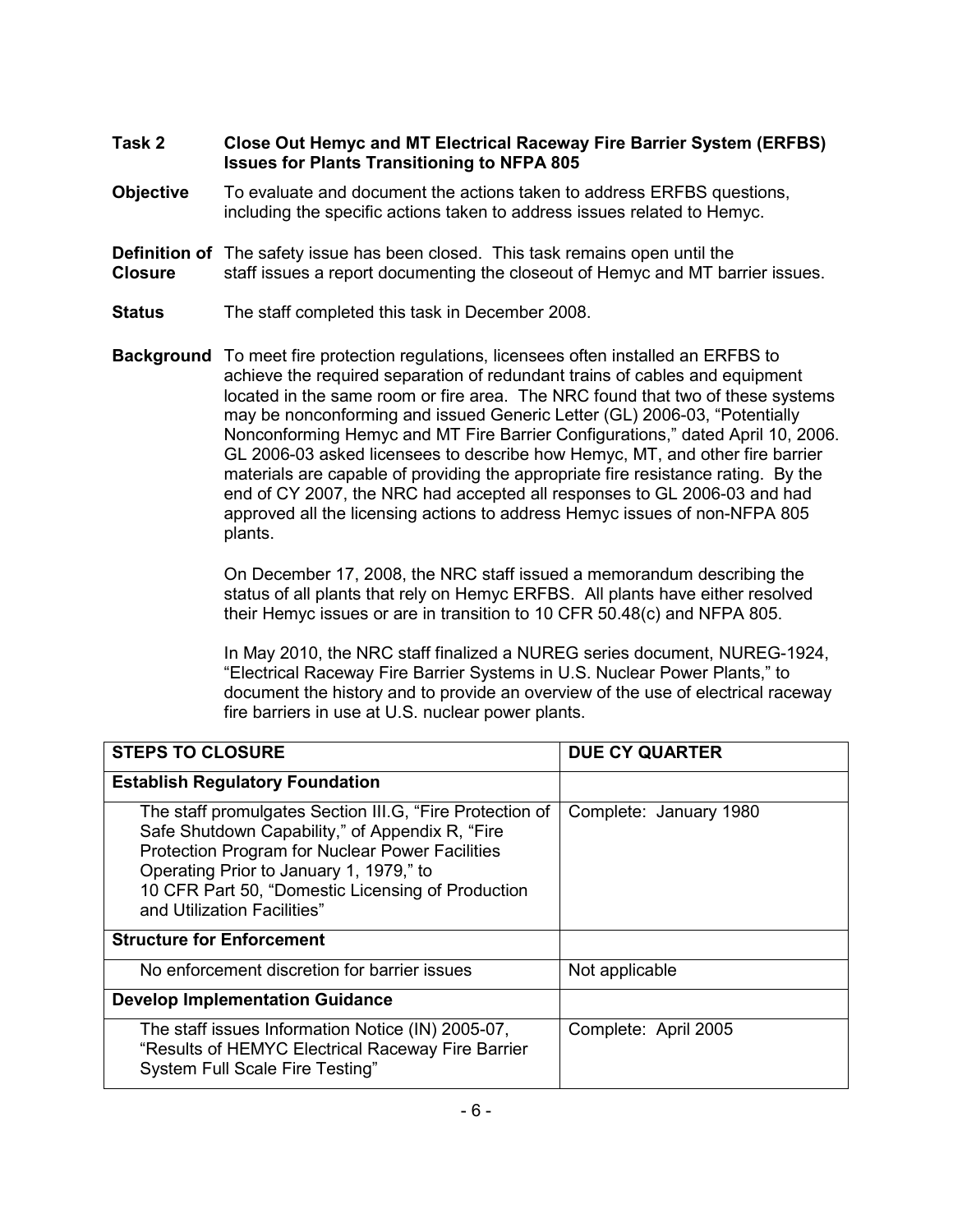| The staff issues GL 2006-03                                                        | Complete: April 2006    |
|------------------------------------------------------------------------------------|-------------------------|
| <b>Validate Implementation</b>                                                     |                         |
| The staff responds to all GL 2006-03 information<br>requests                       | Complete: December 2007 |
| The staff confirms closure via inspections related to<br>GL 2006-03 (Hemyc and MT) | Complete: December 2008 |
| <b>Final Closure</b>                                                               |                         |
| The staff issues final closeout documentation                                      | Complete: December 2008 |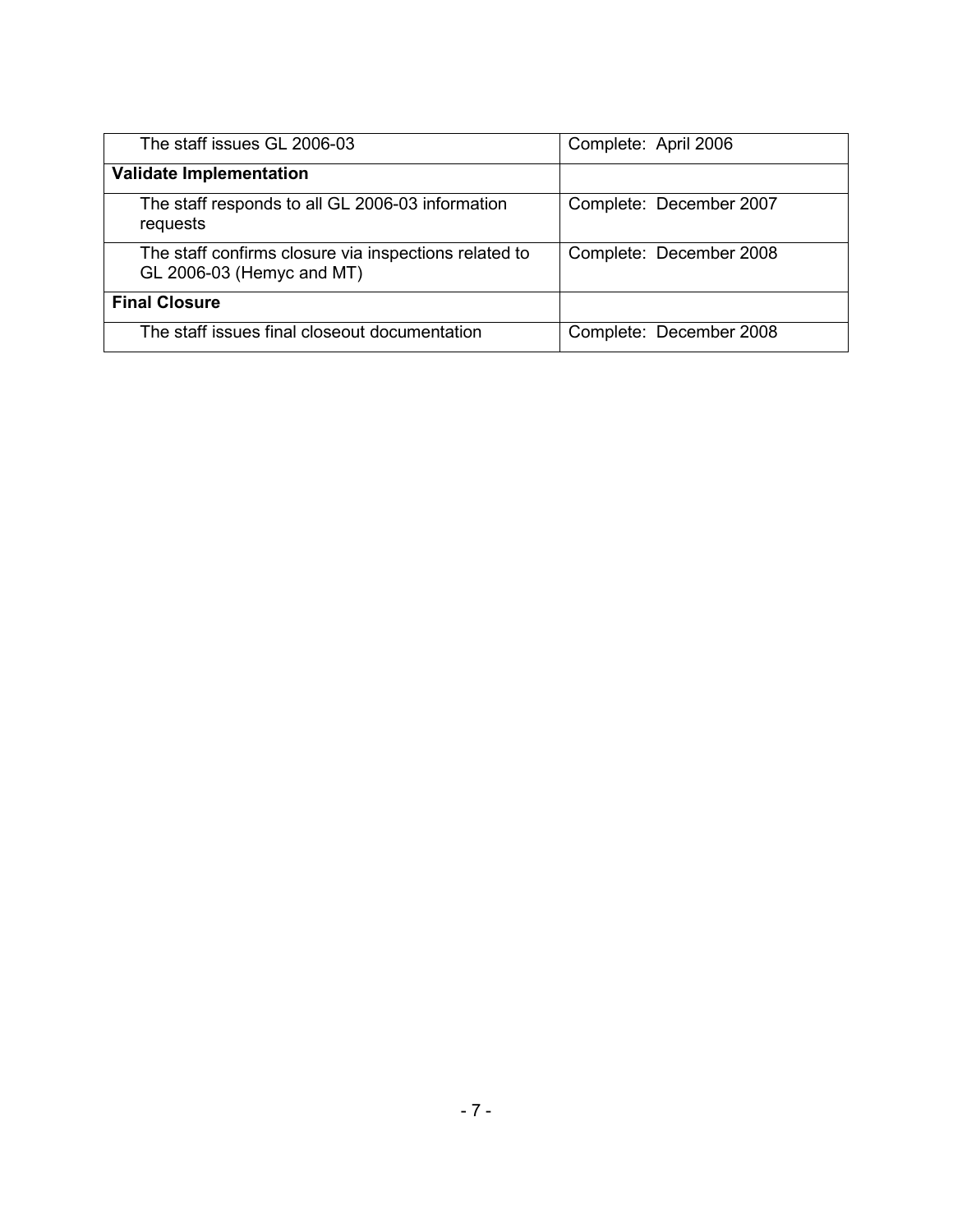### **Task 3 Stabilize Regulatory Infrastructure to Resolve Fire-Induced Circuit Failure Issue**

- **Objective** To implement a predictable, efficient, and effective process to ensure that licensees complete specific actions related to possible fire-induced circuit failures.
- **Definition of** Closure is achieved when the regulatory infrastructure is in place and when the **Closure** staff completes the validation of an application of the circuit resolution methodology. The NRC considers the review and approval of the subsequent use of the circuit failure resolution methodology by individual licensees to be routine staff activities.
- **Status** The staff plans to complete this task in the 4Q of CY 2010.
- **Background** To meet fire protection regulations, nuclear power plants must be able to demonstrate that they can be safely shut down in the event of a fire. These rules include an important requirement to protect redundant equipment and cables necessary to place the plant in a safe-shutdown state and a requirement to protect circuits such that plant equipment does not fail or malfunction.

Beginning in 1997, a series of licensee event reports identified plant-specific problems related to potential fire-induced electrical circuit failures that could affect equipment necessary to achieve and maintain safe shutdown. The NRC staff issued IN 99-17, "Problems Associated with Post-Fire Safe-Shutdown Circuit Analyses," on June 3, 1999, to document additional problems.

In 2001, EPRI and NEI performed a series of cable functionality fire tests to enhance the nuclear industry's understanding of fire-induced circuit failures, particularly spurious equipment actuations initiated by circuit failures. Based on the test results and continued interactions with industry, the NRC staff concluded that regulatory expectations needed to be clarified to ensure safety; to provide clear regulatory expectations in the area of fire-induced circuit failures; and, where appropriate, to make plant changes to mitigate such failures.

| <b>STEPS TO CLOSURE</b>                                                                                                                                                 | <b>DUE CY QUARTER</b> |
|-------------------------------------------------------------------------------------------------------------------------------------------------------------------------|-----------------------|
|                                                                                                                                                                         |                       |
| <b>Establish Regulatory Foundation</b>                                                                                                                                  |                       |
| S. Collins (NRC) issues a letter to R. Beedle (NEI) on<br>spurious actuations                                                                                           | Complete: March 1997  |
| <b>Structure for Enforcement</b>                                                                                                                                        |                       |
| The staff issues Enforcement Guidance Memorandum<br>(EGM) 98-002, "Disposition of Violations of<br>Appendix R, Sections III.G and III.L, Regarding Circuit<br>Failures" | Complete: March 1998  |
| The staff issues an updated EGM, including<br>Commission direction for fire-induced circuit failures                                                                    | Complete: May 2009    |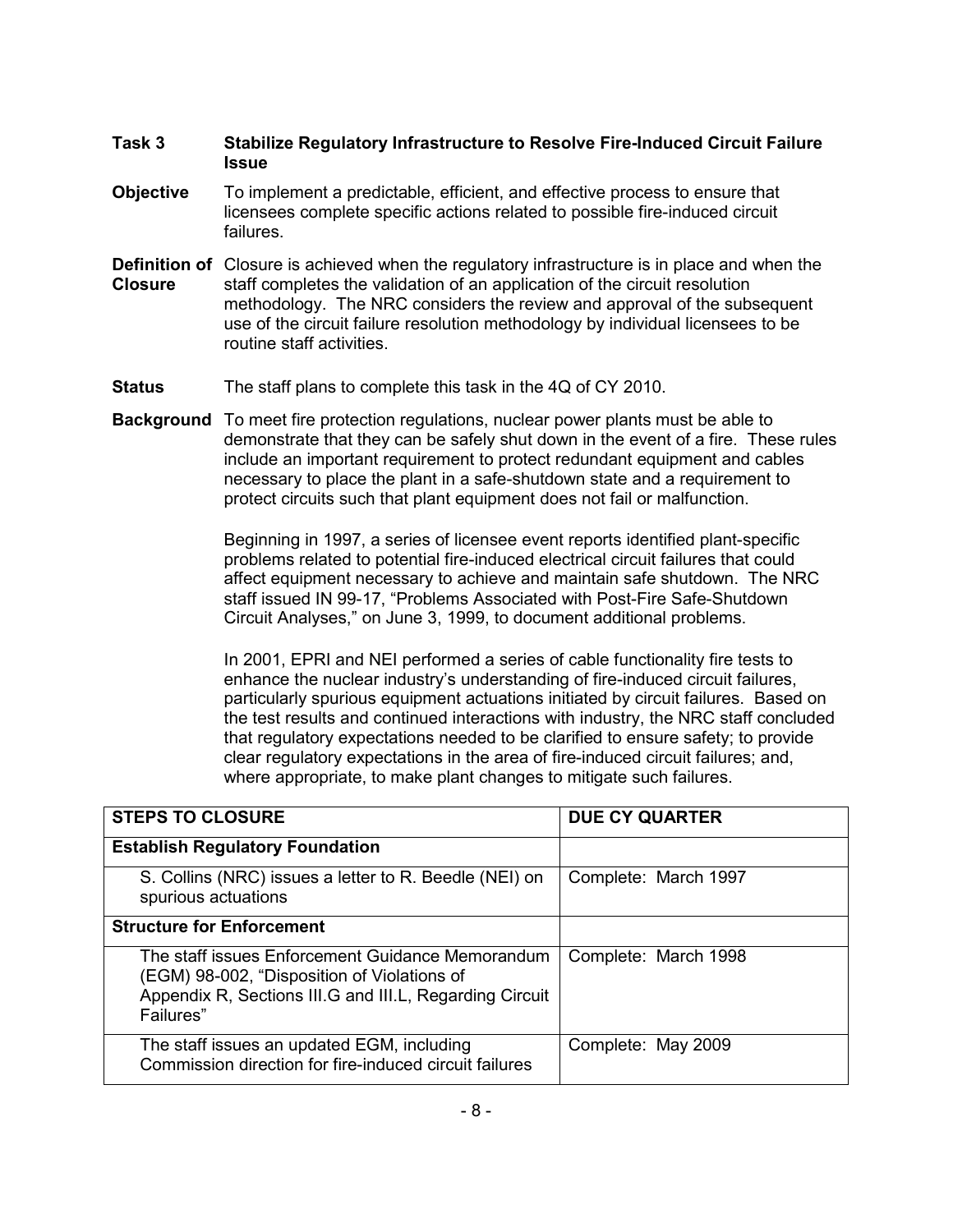| <b>Develop Implementation Guidance</b>                                                                                                                                                                                                                                                                                                                                                                                                                                       |                                |
|------------------------------------------------------------------------------------------------------------------------------------------------------------------------------------------------------------------------------------------------------------------------------------------------------------------------------------------------------------------------------------------------------------------------------------------------------------------------------|--------------------------------|
| The EPRI and NEI complete circuit failure testing at<br>Omega Point Laboratories, Inc., Elmendorf, TX                                                                                                                                                                                                                                                                                                                                                                        | Complete: June 2001            |
| The staff and industry publish (through EPRI) EPRI<br>Report No. 1006961, "Spurious Actuation of Electrical<br>Circuits Due to Cable Fires: Results of an Expert<br>Elicitation"                                                                                                                                                                                                                                                                                             | Complete: May 2002             |
| The staff issues Regulatory Issue Summary<br>(RIS) 2004-03, "Risk-Informed Approach for Post-Fire<br>Safe-Shutdown Associated Circuit Inspections,"<br><b>Revision 1</b>                                                                                                                                                                                                                                                                                                     | Complete: December 2004        |
| Industry publishes NEI 00-01, "Guidance for Post-Fire<br>Safe-Shutdown Circuit Analysis," Revision 1                                                                                                                                                                                                                                                                                                                                                                         | Complete: January 2005         |
| The staff issues RIS 2005-30, "Clarification of Post-<br>Fire Safe-Shutdown Circuit Regulatory Requirements"                                                                                                                                                                                                                                                                                                                                                                 | Complete: December 2005        |
| The commission issues SRM SECY-2006-0196,<br>"Issuance of Generic Letter 2006-xx, 'Post-Fire Safe-<br>Shutdown Circuits Analysis Spurious Actuations"                                                                                                                                                                                                                                                                                                                        | Complete: December 2006        |
| The staff completes additional testing for<br>RIS 2004-03, "Risk-Informed Approach for Post-Fire<br>Safe-Shutdown Circuit Inspections," Revision 1, dated<br>December 29, 2004, and issues NUREG/CR-6931,<br>"Cable Response to Live Fire (CAROLFIRE),"<br>Volume 1, "Test Descriptions and Analysis of Circuit<br>Response Data"; Volume 2, "Cable Fire Response<br>Data for Fire Model Improvement"; and Volume 3,<br>"Thermally-Induced Electrical Failure (THIEF) Model" | Complete: April 2008           |
| The staff transmits SECY-2008-0093, "Resolution of<br>Issues Related to Fire-Induced Circuit Failures," to the<br>Commission for action                                                                                                                                                                                                                                                                                                                                      | Complete: June 2008            |
| The staff issues a draft of RG 1.189, "Fire Protection<br>for Nuclear Power Plants," for comment                                                                                                                                                                                                                                                                                                                                                                             | Complete: April 2009           |
| The staff publishes the RIS and attached draft RG<br>clarification of circuit expectations                                                                                                                                                                                                                                                                                                                                                                                   | Determined not to be needed    |
| Industry revises NEI 00-01, Revision 2                                                                                                                                                                                                                                                                                                                                                                                                                                       | Complete: June 2009            |
| The NRC issues the final RG for fire-induced circuit<br>failures                                                                                                                                                                                                                                                                                                                                                                                                             | <b>Complete: November 2009</b> |
| <b>Validate Implementation</b>                                                                                                                                                                                                                                                                                                                                                                                                                                               |                                |
| The staff establishes a method to validate the                                                                                                                                                                                                                                                                                                                                                                                                                               | <b>Complete: December 2009</b> |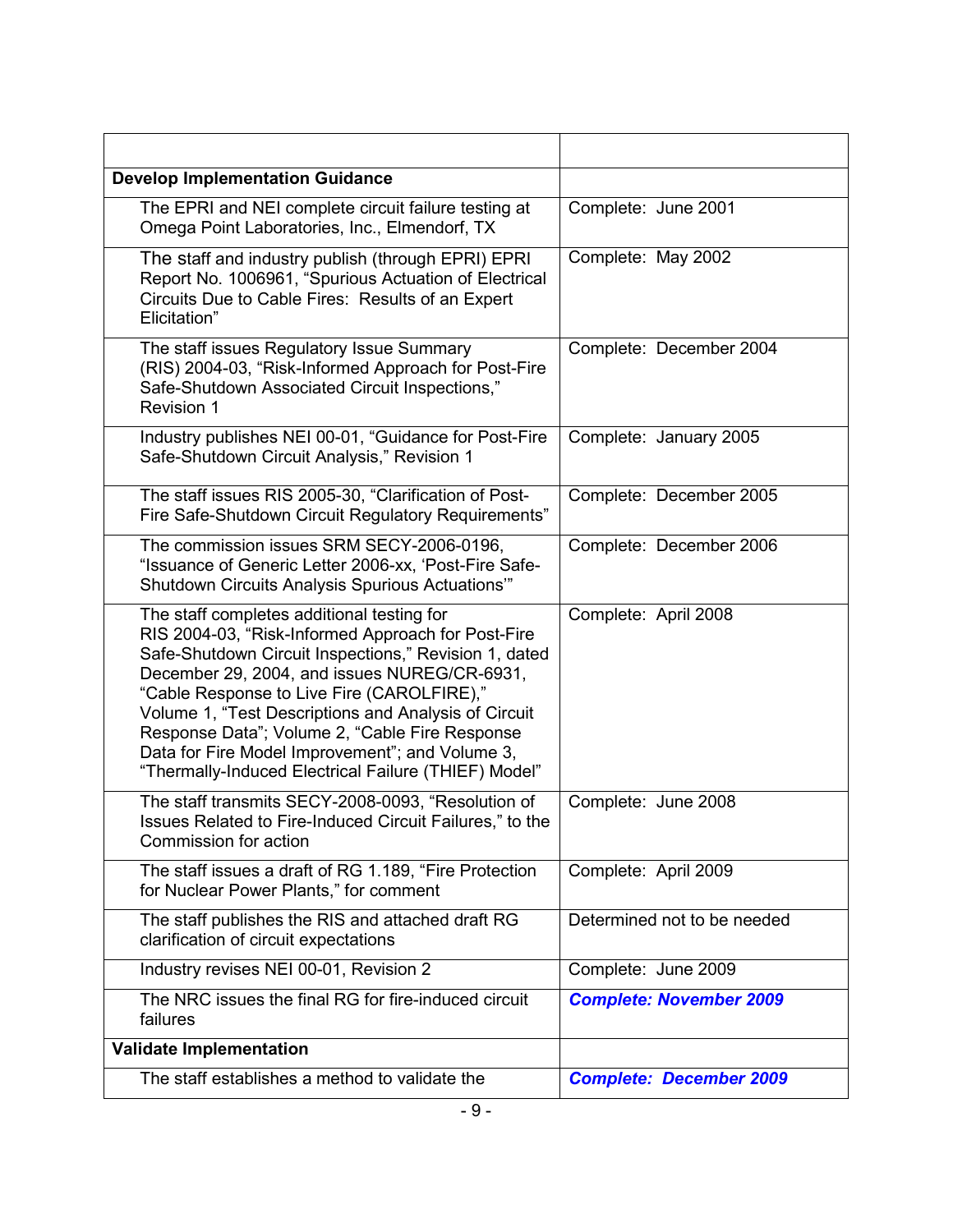| disposition of circuit issues                                                 |                                |
|-------------------------------------------------------------------------------|--------------------------------|
| The staff informs the Commission of the status of<br>circuit closure          | Complete: August 2009          |
| Licensees begin work to resolve circuit issues                                | <b>Complete: December 2009</b> |
| <b>Final Closure</b>                                                          |                                |
| The staff completes the validation of the circuit issue<br>disposition method | 2010 4Q                        |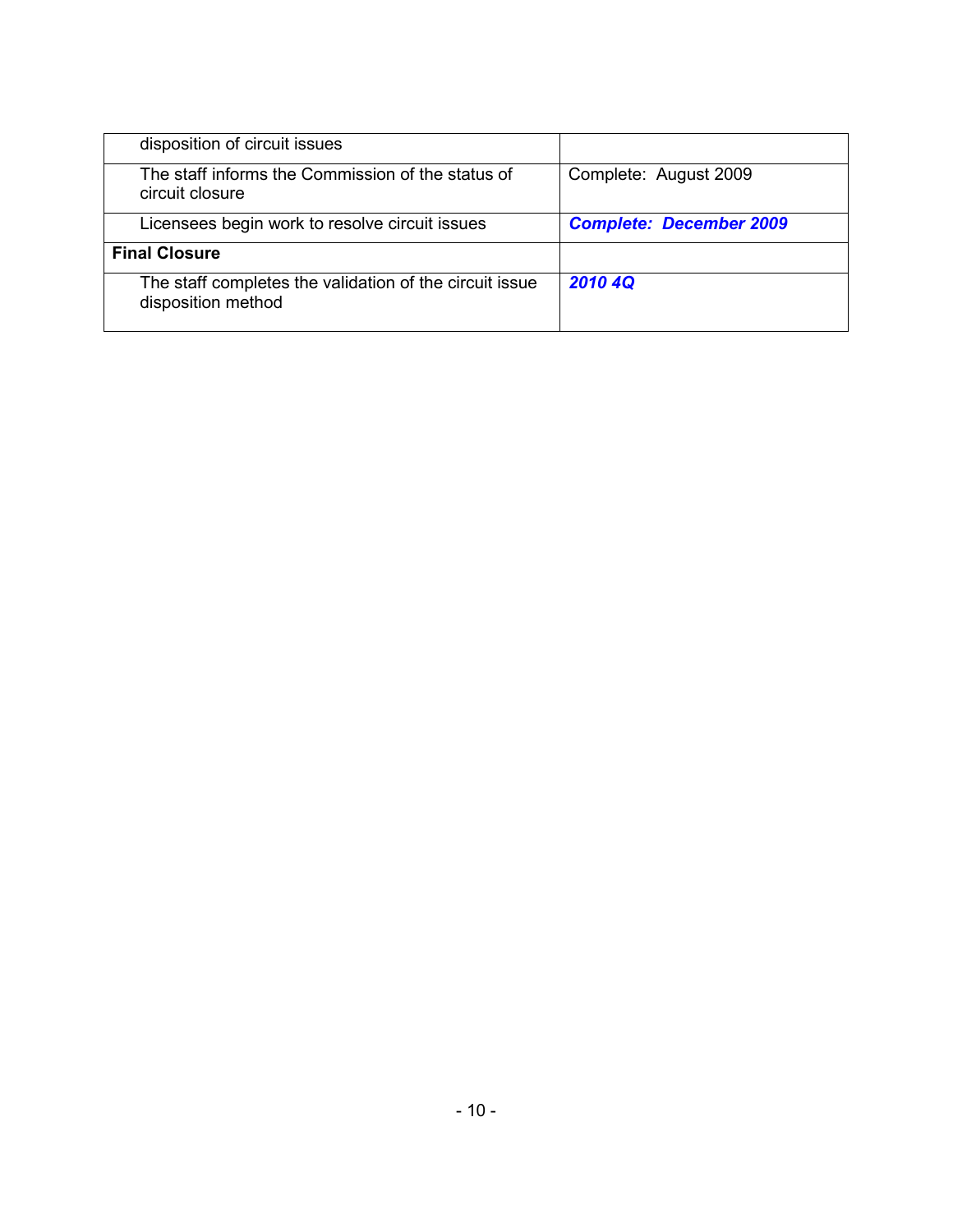### **Task 4 Stabilize Regulatory Infrastructure to Resolve Postfire Operator Manual Action (OMAs) Issues**

- **Objective** To ensure that licensees complete appropriate actions related to the inappropriate crediting of postfire OMAs.
- **Definition** Closure is achieved when the regulatory infrastructure is in place and when the **Of Closure** licensees submit LARs or exemption requests or when they complete modifications that validate the effectiveness of the infrastructure. The NRC considers the review and approval of those applications routine staff activities.
- **Status** The staff plans to complete this task in the 4Q of CY 2010.
- **Background** To meet fire protection regulations, licensees of nuclear power plants must demonstrate that the plant can be safely shut down in the event of a fire. An important requirement of these rules was the protection of redundant equipment and cables required to place the plant in a safe-shutdown state. In areas where redundant equipment could not be separated, the NRC permitted licensees, under certain conditions, to use postfire OMAs to mitigate the effects of the fire.

In 2000, NRC inspections found that some licensees relied on OMAs under conditions that were not permitted by the NRC to compensate for the lack of approved separation. On June 30, 2006, the NRC issued RIS 2006-10, "Regulatory Expectations with Appendix R, Paragraph III.G.2, Operator Manual Actions," dated June 30, 2006, to clarify expectations.

The NRC issued enforcement discretion for licensee-identified unapproved postfire OMAs with the intention of giving licensees an opportunity to find and correct unapproved postfire OMAs. This discretion provided a period of time for licensees to self-identify unapproved postfire OMAs and also allowed them time to bring those unapproved postfire OMAs into compliance without the NRC's taking enforcement action. The NRC expects the unapproved postfire OMAs to be resolved through reanalysis, procedure changes, or modifications or by requesting approval from the NRC. Facilities in transition to NFPA 805 will address OMAs as part of the transition.

In October 2007, the NRC issued NUREG-1852, "Demonstrating the Feasibility and Reliability of Operator Manual Actions in Response to Fire," to assist NRC staff in reviewing postfire OMA applications under conditions permitted by the agency. NUREG-1852 is publicly available to allow licensees to examine the factors that the NRC staff will review.

The enforcement discretion for manual actions related to single spurious actuations described in EGM 07-004 ended on March 6, 2009, for plants that did not have exemptions or had not submitted license amendments to the NRC for review.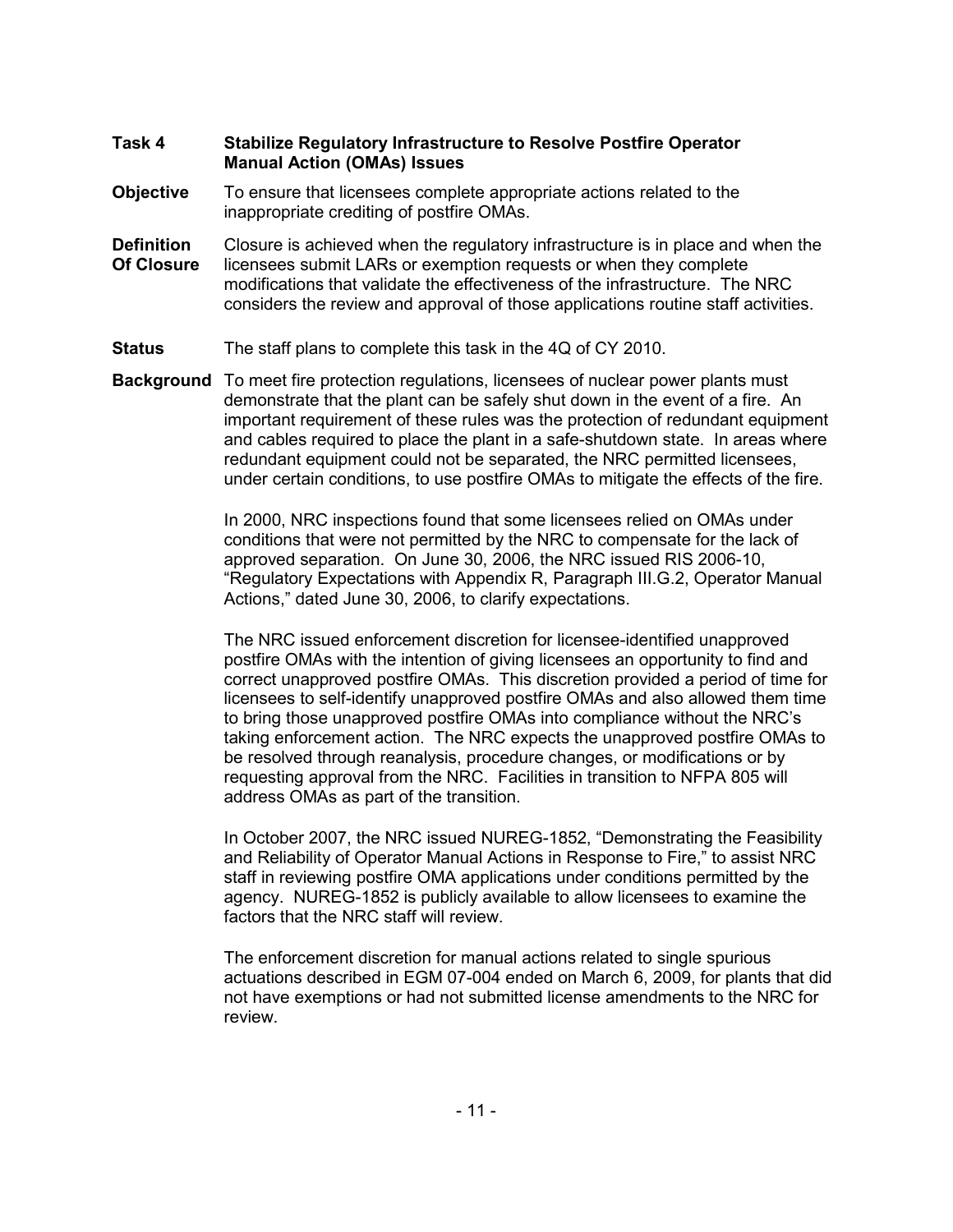| <b>STEPS TO CLOSURE</b>                                                                                                                                                                                                                                                         | <b>DUE CY QUARTER</b>          |
|---------------------------------------------------------------------------------------------------------------------------------------------------------------------------------------------------------------------------------------------------------------------------------|--------------------------------|
| <b>Establish Regulatory Foundation</b>                                                                                                                                                                                                                                          |                                |
| The Commission issues SRM SECY-04-0233,<br>"Proposed Rulemaking-Post-Fire Operator Manual<br>Actions," dated December 23, 2004                                                                                                                                                  | Complete: December 2004        |
| The staff issues "Fire Protection Program-Post-Fire<br>Operator Manual Actions," Federal Register (FR)<br>notice (71 FR 11169; March 1, 2005); the proposed<br>rule is withdrawn                                                                                                | Complete: March 2005           |
| <b>Structure for Enforcement</b>                                                                                                                                                                                                                                                |                                |
| The staff issues enforcement discretion for OMAs as<br>part of EGM 2007-004, "Enforcement Discretion For<br>Post-Fire Manual Actions Used as Compensatory<br>Measures for Fire Induced Circuit Failures," June 30,<br>2007, for OMAs; enforcement discretion ends March<br>2009 | Complete: June 2007            |
| <b>Develop Implementation Guidance</b>                                                                                                                                                                                                                                          |                                |
| The staff publishes RIS 2006-10                                                                                                                                                                                                                                                 | Complete: June 2006            |
| The staff publishes NUREG-1852                                                                                                                                                                                                                                                  | Complete: October 2007         |
| <b>Validate Implementation</b>                                                                                                                                                                                                                                                  |                                |
| Licensees complete corrective actions, LARs, or<br>requests for exemptions                                                                                                                                                                                                      | Complete: March 2009           |
| The staff develops a plan to validate the effectiveness<br>of the closure of OMA issues for utilities that are not<br>transitioning to NFPA 805 and that do not have an<br>active licensing action                                                                              | <b>Complete: December 2009</b> |
| The staff validates the effectiveness of the<br>infrastructure by completing a review of one licensee's<br>resolution of the issue                                                                                                                                              | <b>2010 4Q</b>                 |
| <b>Final Closure</b>                                                                                                                                                                                                                                                            |                                |
| Infrastructure stabilized and validated                                                                                                                                                                                                                                         | 2010 4Q                        |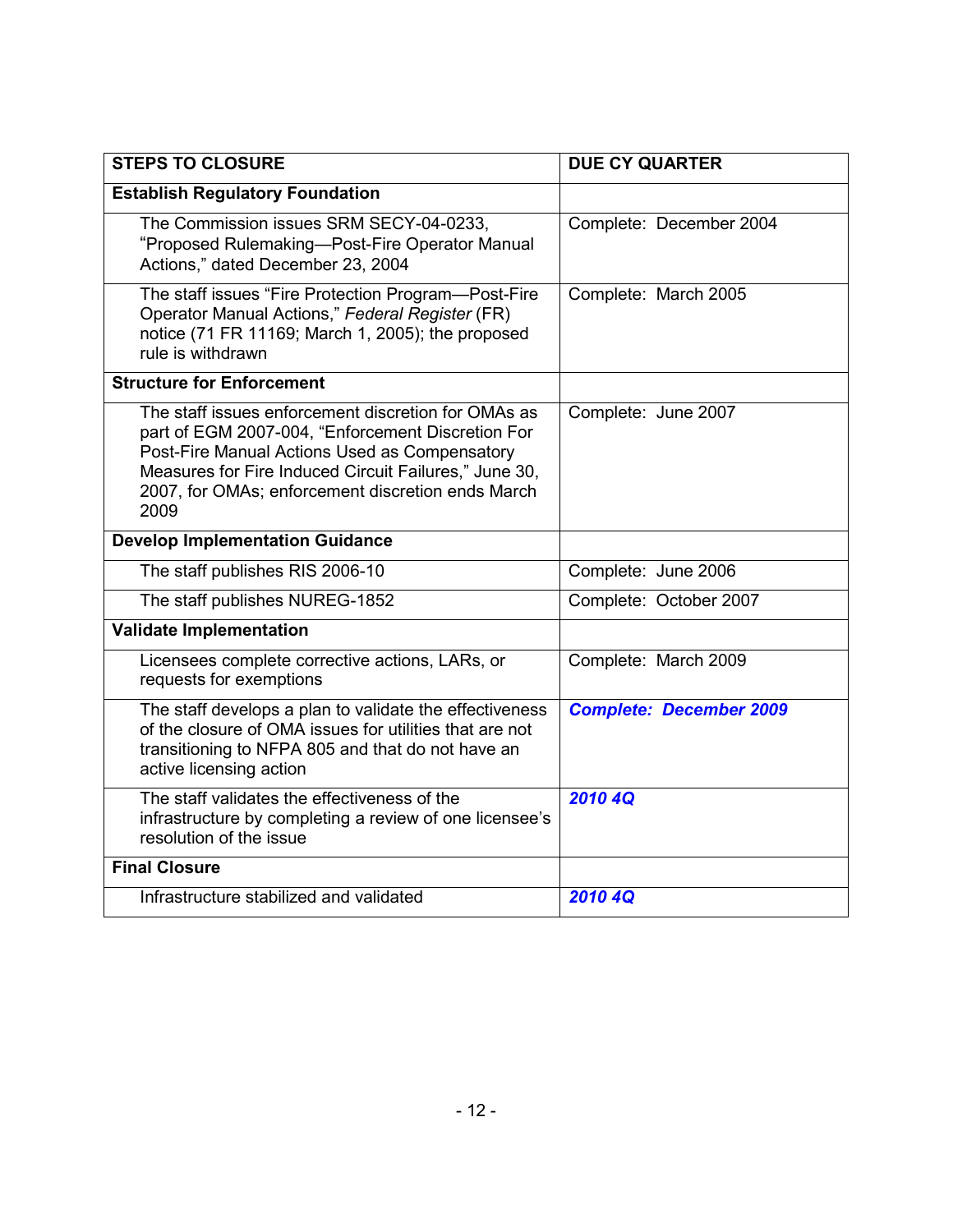### **Task 5 Assess Regulatory Effectiveness**

- **Objective** To assess the effectiveness of the ongoing improvements to the fire protection regulatory framework.
- **Definition** Closure is achieved when a monitoring process is in place and when the baseline **Of Closure** is established. The NRC considers the ongoing implementation of the process a routine staff activity.
- **Status** The staff completed this task in the 4Q of CY 2009.
- **Background** On July 29, 2008, the Commission directed the staff in SRM M080717, "Briefing on Fire Protection Issues," to provide it with a plan to assess the effectiveness of the ongoing improvements to the fire protection regulatory framework, using recent plant data to establish a baseline. Such a baseline could be, for example, the number and general types of all open fire protection deficiencies that were compensated and the manner of compensation used in 2007.

The U.S. Government Accountability Office (GAO), in GAO 08-747, "Nuclear Safety: NRC's Oversight of Fire Protection at U.S. Commercial Nuclear Reactor Units Could Be Strengthened," issued June 2008, included a recommendation to "develop a central database for tracking the status of exemptions, compensatory measures, and manual actions in place nationwide and at individual commercial nuclear units."

The NRC Chairman responded to GAO 08-747 in a letter to Congress dated September 11, 2008. The letter committed to "implement a Fire Protection Closure Plan to resolve the issues contributing to the long-term use of compensatory measures. The Commission has directed the staff to include meaningful metrics to gauge progress in implementation of the Closure Plan." This action will resolve the issues of long-term compensatory measures and unapproved manual actions that have associated compensatory measures.

| <b>STEPS TO CLOSURE</b>                                                                       | <b>DUE CY QUARTER</b>   |
|-----------------------------------------------------------------------------------------------|-------------------------|
| <b>Commission Commitments</b>                                                                 |                         |
| The staff determines the metric for<br>measuring the effectiveness of ongoing<br>improvements | Complete: December 2008 |
| The staff develops a metric monitoring<br>methodology                                         | Complete: March 2009    |
| <b>Final Closure</b>                                                                          |                         |
| The staff collects information and<br>establishes monitoring                                  | Complete: November 2009 |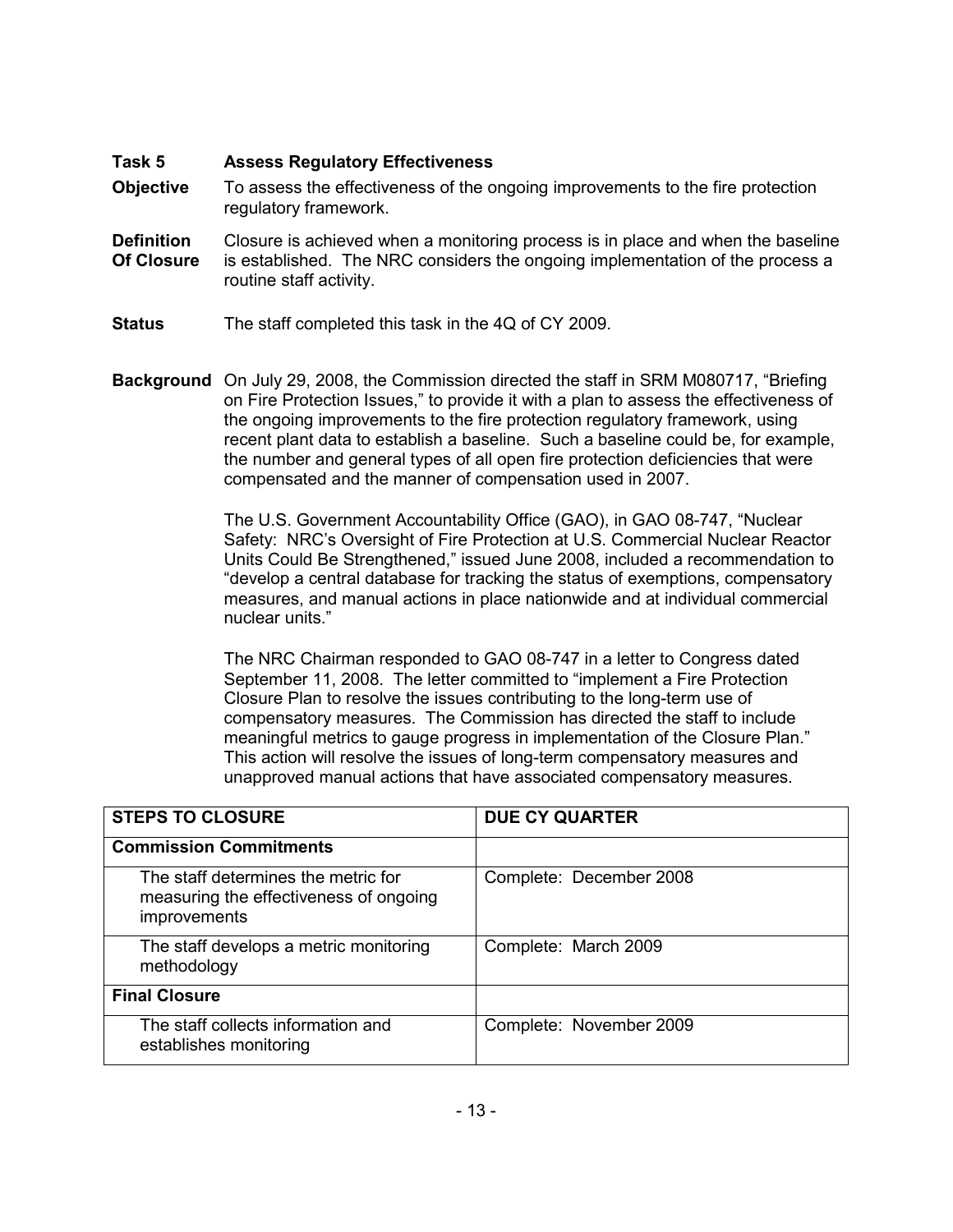### **Task 6 Develop Training on Historical Lessons Learned from Fire Protection**

- **Objective** To train appropriate staff on the important historical lessons learned from the fire protection issue resolution activities since the establishment of Appendix R to 10 CFR Part 50.
- **Definition** Closure is achieved when a lessons-learned review is completed, when lessons **Of Closure** are incorporated into a knowledge management or training program and when the adequacy of that program is validated using a pilot application. The NRC considers ongoing staff awareness and training part of routine staff activities.
- **Status** The staff plans to complete this task in the third quarter (3Q) of CY 2010.
- **Background** On July 29, 2008, the Commission directed the staff in SRM M080717 to provide it with a closure plan that includes training for appropriate staff on the important historical lessons learned from the fire protection issue resolution activities since the establishment of Appendix R to 10 CFR Part 50.

| <b>STEPS TO CLOSURE</b>                                                 | <b>DUE CY QUARTER</b> |
|-------------------------------------------------------------------------|-----------------------|
| <b>Perform Lessons-Learned Evaluation</b>                               |                       |
| The staff compiles history                                              | Complete: March 2009  |
| The staff develops lessons learned                                      | <b>2010 2Q</b>        |
| Develop Knowledge Management/Training Tool                              |                       |
| The staff develops training on lessons learned                          | 2010 3Q               |
| The staff conducts pilot training on fire protection<br>lessons learned | 2010 3Q               |
| <b>Final Closure</b>                                                    |                       |
| The staff incorporates lessons learned from pilot<br>training           | 2010 3Q               |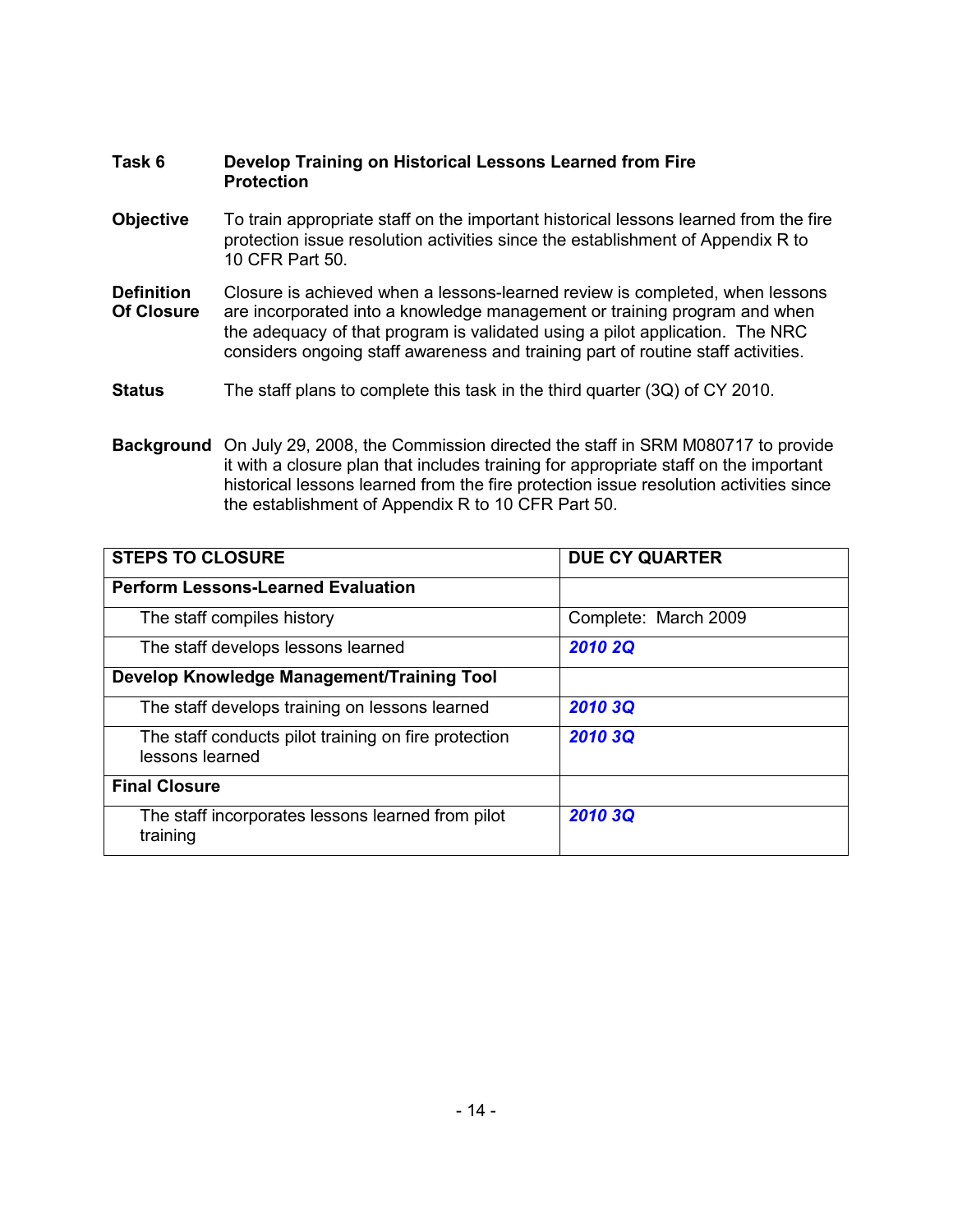### **Task 7 Develop an Exemption Database**

- **Objective** To develop a centralized database of fire protection exemptions for operating nuclear reactors.
- **Definition** Closure is achieved when the exemption database is established and when **Of Closure** procedures and plans are in place for the periodic updating of that database. The NRC considers periodic updates to the database a routine staff activity.
- **Status** The staff completed this task in the second quarter of CY 2010.
- **Background** GAO 08-747 included a recommendation to "develop a central database for tracking the status of exemptions."

The NRC Chairman responded to GAO 08-747 in a letter to Congress dated September 11, 2008, which contained a commitment to "develop a centralized database of fire protection exemptions for operating nuclear reactors."

| <b>STEPS TO CLOSURE</b>                               | <b>DUE CY QUARTER</b>          |
|-------------------------------------------------------|--------------------------------|
| <b>Commission Commitments</b>                         |                                |
| The staff collects data on fire protection exemptions | Complete: June 2009            |
| The staff completes development of the database       | <b>Complete: December 2009</b> |
| <b>Final Closure</b>                                  |                                |
| The staff establishes procedures for updates          | <b>Complete: April 2010</b>    |